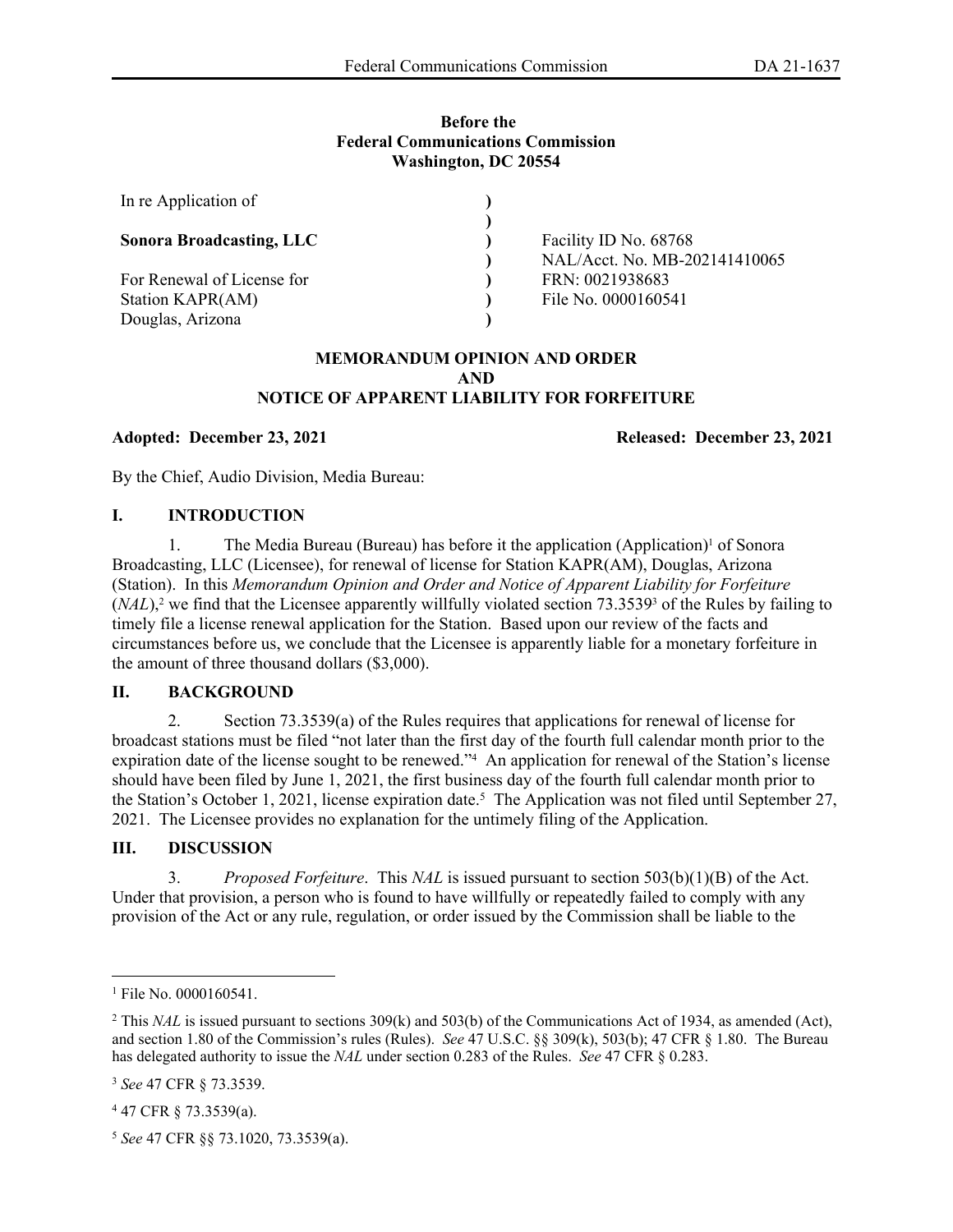United States for a forfeiture penalty.<sup>6</sup> Section  $312(f)(1)$  of the Act defines willful as "the conscious and deliberate commission or omission of [any] act, irrespective of any intent to violate" the law.<sup>7</sup> The legislative history to section 312(f)(1) of the Act clarifies that this definition of willful applies to both sections 312 and 503(b) of the Act, $8$  and the Commission has so interpreted the term in the section 503(b) context.<sup>9</sup>

4. The Commission's *Forfeiture Policy Statement* and section 1.80(b)(10) of the Rules establish a base forfeiture amount of three thousand dollars (\$3,000) for the failure to timely file a required form.10 In determining the appropriate forfeiture amount, we may adjust the base amount upward or downward by considering the factors enumerated in section  $503(b)(2)(E)$  of the Act, including "the nature, circumstances, extent and gravity of the violation, and, with respect to the violator, the degree of culpability, any history of prior offenses, ability to pay, and such other matters as justice may require."<sup>11</sup>

5. In this case, the Licensee failed to file a timely renewal application for the Station and has not provided any explanation for the untimely filing. However, the Licensee filed the Application prior to the expiration of the Station's license. Taking into consideration all of the factors required by section 503(b)(2)(E) of the Act and the *Forfeiture Policy Statement*, we propose the full amount of three thousand dollars for the Licensee's failure to file a timely renewal application.

6. *License Renewal Application.* In evaluating an application for license renewal, the Commission's decision is governed by section  $309(k)$  of the Act.<sup>12</sup> That section provides that if, upon consideration of the application and pleadings, we find that: (1) the station has served the public interest, convenience, and necessity; (2) there have been no serious violations of the Act or the Rules; and (3) there have been no other violations which, taken together, constitute a pattern of abuse, we are to grant the renewal application.<sup>13</sup> If, however, the licensee fails to meet that standard, the Commission may deny the application—after notice and opportunity for a hearing under section 309(e) of the Act—or grant the application "on terms and conditions that are appropriate, including a renewal for a term less than the maximum otherwise permitted."<sup>14</sup>

7. We find that the Licensee's apparent violation of section 73.3539 of the Rules does not present "serious violations" warranting designation for evidentiary hearing. Moreover, we find no evidence of violations that, when considered together, constitute a pattern of abuse.15 Further, based on

6 47 U.S.C. § 503(b)(1)(B). *See also* 47 CFR § 1.80(a)(1).

9  *See Southern California Broad. Co.*, Memorandum Opinion and Order, 6 FCC Rcd 4387, 4388, para. 5 (1991), *recon. denied*, Memorandum Opinion and Order, 7 FCC Rcd 3454 (1992).

<sup>10</sup> *See Forfeiture Policy Statement and Amendment of Section 1.80(b) of the Rules to Incorporate the Forfeiture Guidelines*, Report and Order, 12 FCC Rcd 17087, 17113-15 (1997) (*Forfeiture Policy Statement*), *recon. denied*, Memorandum Opinion and Order, 15 FCC Rcd 303 (1999); 47 CFR § 1.80(b)(10), note to paragraph (b)(10), Section I.

<sup>11</sup> 47 U.S.C. § 503(b)(2)(E); *see also Forfeiture Policy Statement*, 12 FCC Rcd at 17100; 47 CFR § 1.80(b)(10).

<sup>12</sup> 47 U.S.C. § 309(k).

 $13$  47 U.S.C. § 309(k)(1).

 $14$  47 U.S.C. §§ 309(k)(2), 309(k)(3).

 $747$  U.S.C. § 312(f)(1).

<sup>8</sup>  *See* H.R. Rep. No. 97-765, 97th Cong. 2d Sess. 51 (1982).

<sup>&</sup>lt;sup>15</sup> For example, we do not find here that the Licensee's Station operation "was conducted in an exceedingly careless, inept and negligent manner and that the licensee is either incapable of correcting or unwilling to correct the operating deficiencies." *See Heart of the Black Hills Stations*, Decision, 32 FCC 2d 196, 198, para. 6 (1971). Nor do we find on the record here that "the number, nature and extent" of the violations indicate that "the licensee cannot be relied upon to operate [the station] in the future in accordance with the requirements of its licenses and the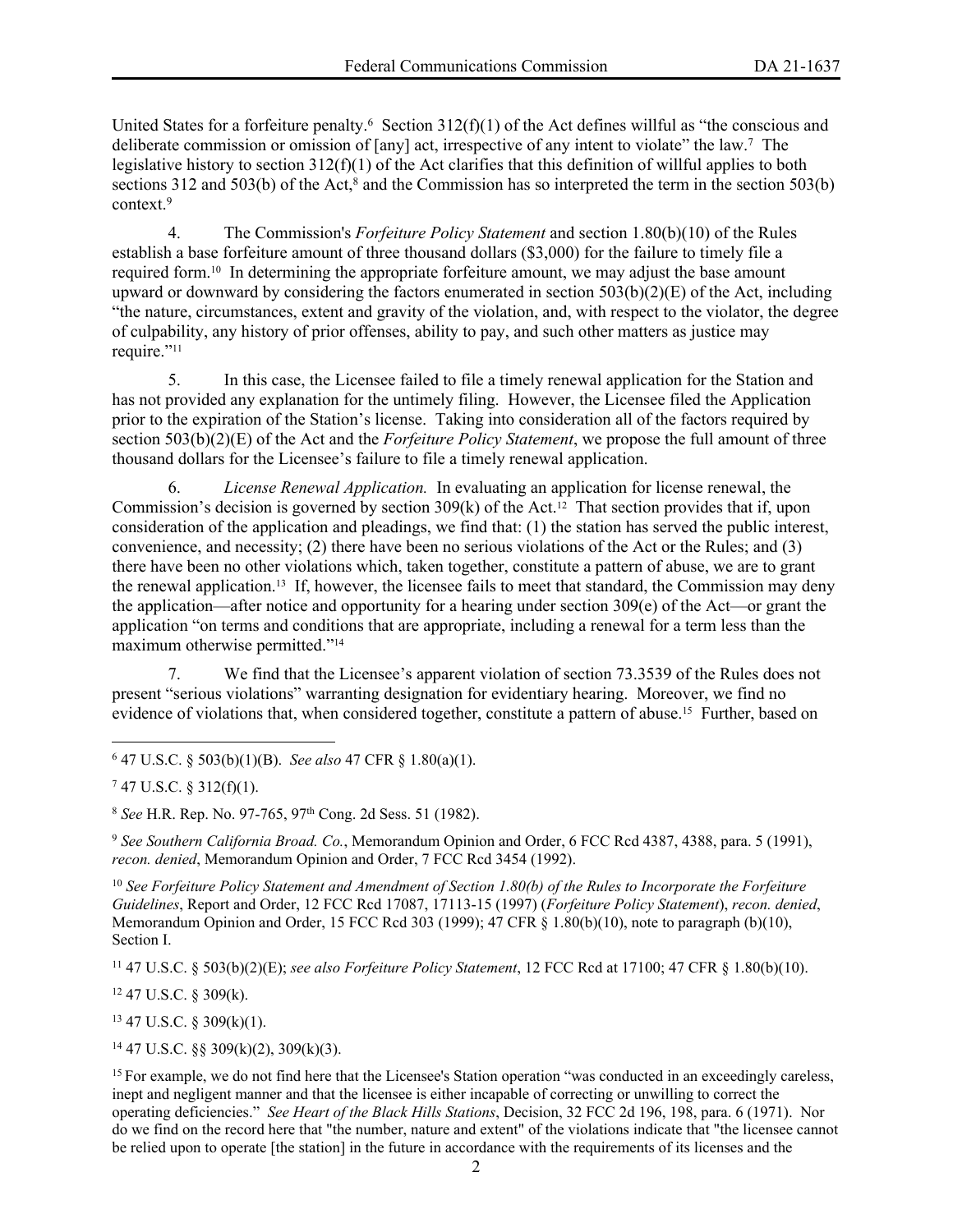our review of the Application, we find that the Station served the public interest, convenience, and necessity during the subject license term. We will therefore grant the Application by separate action upon the conclusion of this forfeiture proceeding if there are no issues other than the apparent violation that would preclude grant of the Application.

# **IV. ORDERING CLAUSES**

8. Accordingly, **IT IS ORDERED**, pursuant to section 503(b) of the Communications Act of 1934, as amended, and section 1.80 of the Commission's rules, <sup>16</sup> that Sonora Broadcasting, LLC, is hereby **NOTIFIED** of its **APPARENT LIABILITY FOR FORFEITURE** in the amount of three thousand dollars (\$3,000) for its apparent willful violation of section 73.3539 of the Commission's rules<sup>17</sup>

9. **IT IS FURTHER ORDERED**, pursuant to section 1.80 of the Commission's rules, that, within thirty (30) days of the release date of this Notice of Apparent Liability, Sonora Broadcasting, LLC, **SHALL PAY** the full amount of the proposed forfeiture or **SHALL FILE** a written statement seeking reduction or cancellation of the proposed forfeiture.

10. Payment of the forfeiture must be made by credit card, ACH (Automated Clearing House) debit from a bank account using CORES (the Commission's online payment system),<sup>18</sup> or by wire transfer. Payments by check or money order to pay a forfeiture are no longer accepted. Below are instructions that payors should follow based on the form of payment selected:<sup>19</sup>

- Payment by wire transfer must be made to ABA Number 021030004, receiving bank TREAS/NYC, and Account Number 27000001. A completed Form 159 must be faxed to the Federal Communications Commission at 202-418-2843 or e-mailed to [RROGWireFaxes@fcc.gov](mailto:RROGWireFaxes@fcc.gov) on the same business day the wire transfer is initiated. Failure to provide all required information in Form 159 may result in payment not being recognized as having been received. When completing FCC Form 159, enter the Account Number in block number 23A (call sign/other ID), enter the letters "FORF" in block number 24A (payment type code), and enter in block number 11 the FRN(s) captioned above (Payor FRN).20 For additional detail and wire transfer instructions, go to [https://www.fcc.gov/licensing](https://www.fcc.gov/licensing-databases/fees/wire-transfer)[databases/fees/wire-transfer.](https://www.fcc.gov/licensing-databases/fees/wire-transfer)
- Payment by credit card must be made by using the Commission's Registration System (CORES) at<https://apps.fcc.gov/cores/userLogin.do>. To pay by credit card, log-in using the FCC Username associated to the FRN captioned above. If payment must be split across FRNs, complete this process for each FRN. Next, select "Manage Existing FRNs | FRN Financial | Bills & Fees" from the CORES Menu, then select FRN Financial and the view/make payments option next to the FRN. Select the "Open Bills" tab and find the bill number associated with the NAL/Acct. No. The bill number is the NAL Acct. No. (e.g., NAL/Acct. No. 1912345678 would be associated with FCC Bill Number 1912345678). After

Commission's Rules." *Id.* at 200, para. 11. *See also Center for Study and Application of Black Econ. Dev.*, Hearing Designation Order, 6 FCC Rcd 4622 (1991); *Calvary Educ. Broad. Network, Inc*., Hearing Designation Order, 7 FCC Rcd 4037 (1992).

<sup>16</sup> 47 U.S.C. § 503(b); 47 CFR § 1.80.

<sup>17</sup> 47 CFR § 73.3539.

<sup>&</sup>lt;sup>18</sup> Payments made using CORES do not require the submission of an FCC Form 159.

<sup>&</sup>lt;sup>19</sup> For questions regarding payment procedures, please contact the Financial Operations Group Help Desk by phone at  $1-877-480-3201$  (option #6), or by e-mail at  $ARINQUIRIES@$  fcc.gov.

<sup>&</sup>lt;sup>20</sup> Instructions for completing the form may be obtained at<https://www.fcc.gov/Forms/Form159/159.pdf>.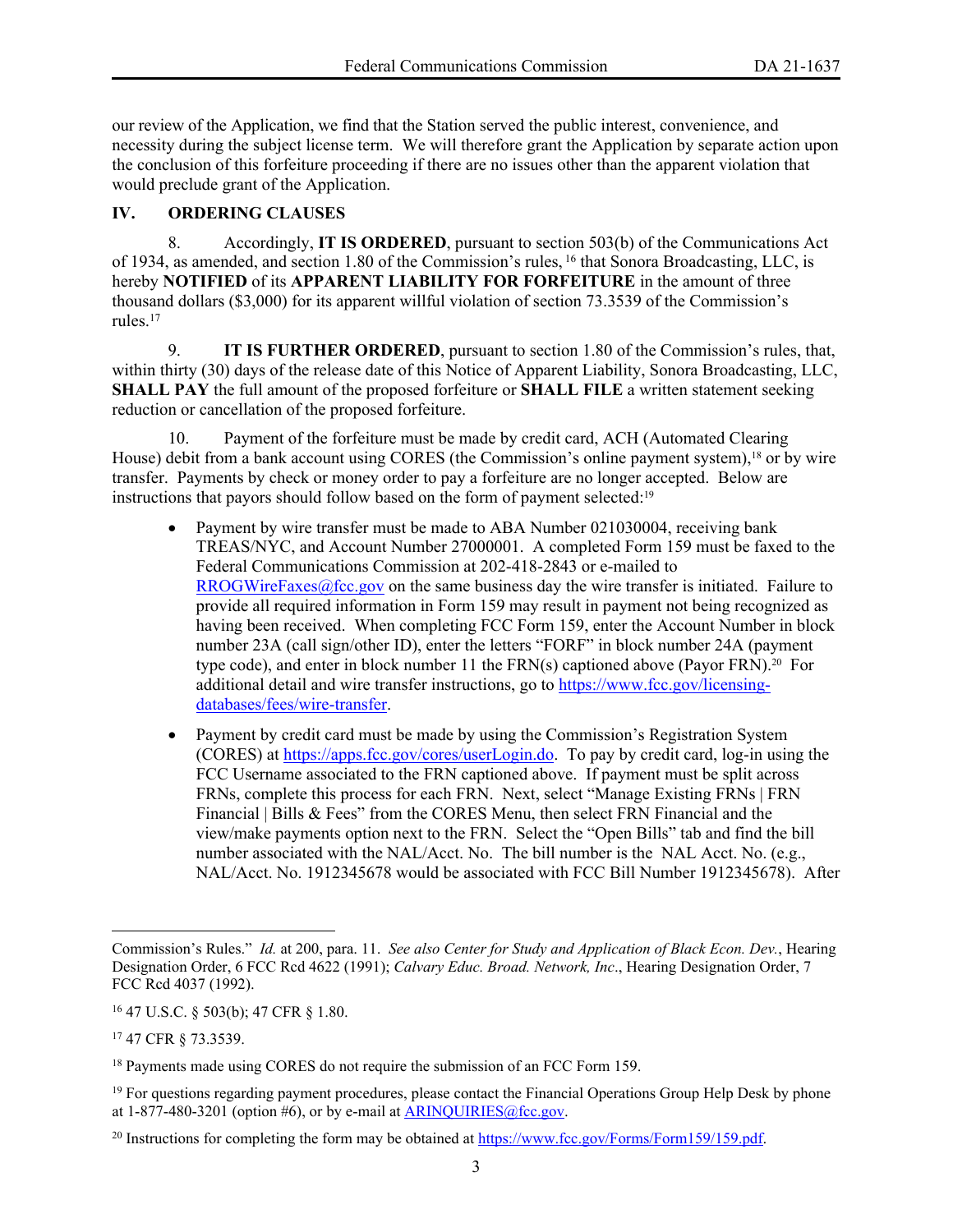selecting the bill for payment, choose the "Pay by Credit Card" option. Please note that there is a \$24,999.99 limit on credit card transactions.

 Payment by ACH must be made by using the Commission's Registration System (CORES) at [https://apps.fcc.gov/cores/paymentFrnLogin.do.](https://apps.fcc.gov/cores/paymentFrnLogin.do) To pay by ACH, log in using the FRN captioned above. If payment must be split across FRNs, complete this process for each FRN. Next, select "Manage Existing FRNs | FRN Financial | Bills & Fees" on the CORES Menu, then select FRN Financial and the view/make payments option next to the FRN. Select the "Open Bills" tab and find the bill number associated with the NAL/Acct. No. The bill number is the NAL/Acct. No. (e.g., NAL/Acct. No. 1912345678 would be associated with FCC Bill Number 1912345678). Finally, choose the "Pay from Bank Account" option. Please contact the appropriate financial institution to confirm the correct Routing Number and the correct account number from which payment will be made and verify with that financial institution that the designated account has authorization to accept ACH transactions.

11. Any request for making full payment over time under an installment plan should be sent to: Revenue and Receivables Operations Group—Financial Operations, Federal Communications Commission, 45 L Street NE, Washington, DC 20554, or by e-mail, **ARINQUIRIES**@fcc.gov.<sup>21</sup> Questions regarding payment procedures should be directed to the Financial Operations Group Help Desk by phone,  $1-877-480-3201$  (option #6), or by e-mail, [ARINQUIRIES@fcc.gov](mailto:ARINQUIRIES@fcc.gov).

12. Any written response seeking reduction or cancellation of the proposed forfeiture must include a detailed factual statement supported by appropriate documentation and affidavits pursuant to sections 1.16 and 1.80(g)(3) of the Commission's rules.<sup>22</sup> The written response must be filed with the Office of the Secretary, Federal Communications Commission, 45 L Street NE, Washington DC 20554, ATTN: Albert Shuldiner, Chief, Audio Division, Media Bureau, and **MUST INCLUDE** the NAL/Acct. No. referenced above. Filings can be sent by commercial overnight courier, or by first-class or overnight U.S. Postal Service mail. All filings must be addressed to the Commission's Secretary, Office of the Secretary, Federal Communications Commission.<sup>23</sup> A courtesy copy emailed to [Alexander.Sanjenis@fcc.gov](mailto:Alexander.Sanjenis@fcc.gov) will assist in processing the response.

- Commercial overnight mail (other than U.S. Postal Service Express Mail and Priority Mail) must be sent to 9050 Junction Drive, Annapolis Junction, MD 20701.
- Postal Service first-class, Express, and Priority mail must be addressed to 45 L Street, NE, Washington, DC 20554.

13. The Commission will not consider reducing or canceling a forfeiture in response to a claim of inability to pay unless the respondent submits: (1) federal tax returns for the most recent threeyear period; (2) financial statements prepared according to generally accepted accounting practices (GAAP); or (3) some other reliable and objective documentation that accurately reflects the respondent's current financial status. Any claim of inability to pay must specifically identify the basis for the claim by reference to the financial documentation submitted. Inability to pay, however, is only one of several factors that the Commission will consider in determining the appropriate forfeiture, and we have discretion to not reduce or cancel the forfeiture if other prongs of section 503(b)(2)(E) of the Communications Act of 1934, as amended, support that result.<sup>24</sup>

24 47 U.S.C. § 503(b)(2)(E). *See, e.g.*, *Adrian Abramovich*, Forfeiture Order, 33 FCC Rcd 4663, 4678-79, paras. 44-

<sup>21</sup> *See* 47 CFR § 1.1914.

 $22$  47 CFR §§ 1.16 and 1.80(g)(3).

<sup>&</sup>lt;sup>23</sup> Effective March 19, 2020, and until further notice, the Commission no longer accepts any hand or messenger delivered filings. This is a temporary measure taken to help protect the health and safety of individuals, and to mitigate the transmission of COVID-19. *See FCC Announces Closure of FCC Headquarters Open Window and Change in Hand-Delivery Filing*, Public Notice, 35 FCC Rcd 2788 (2020).